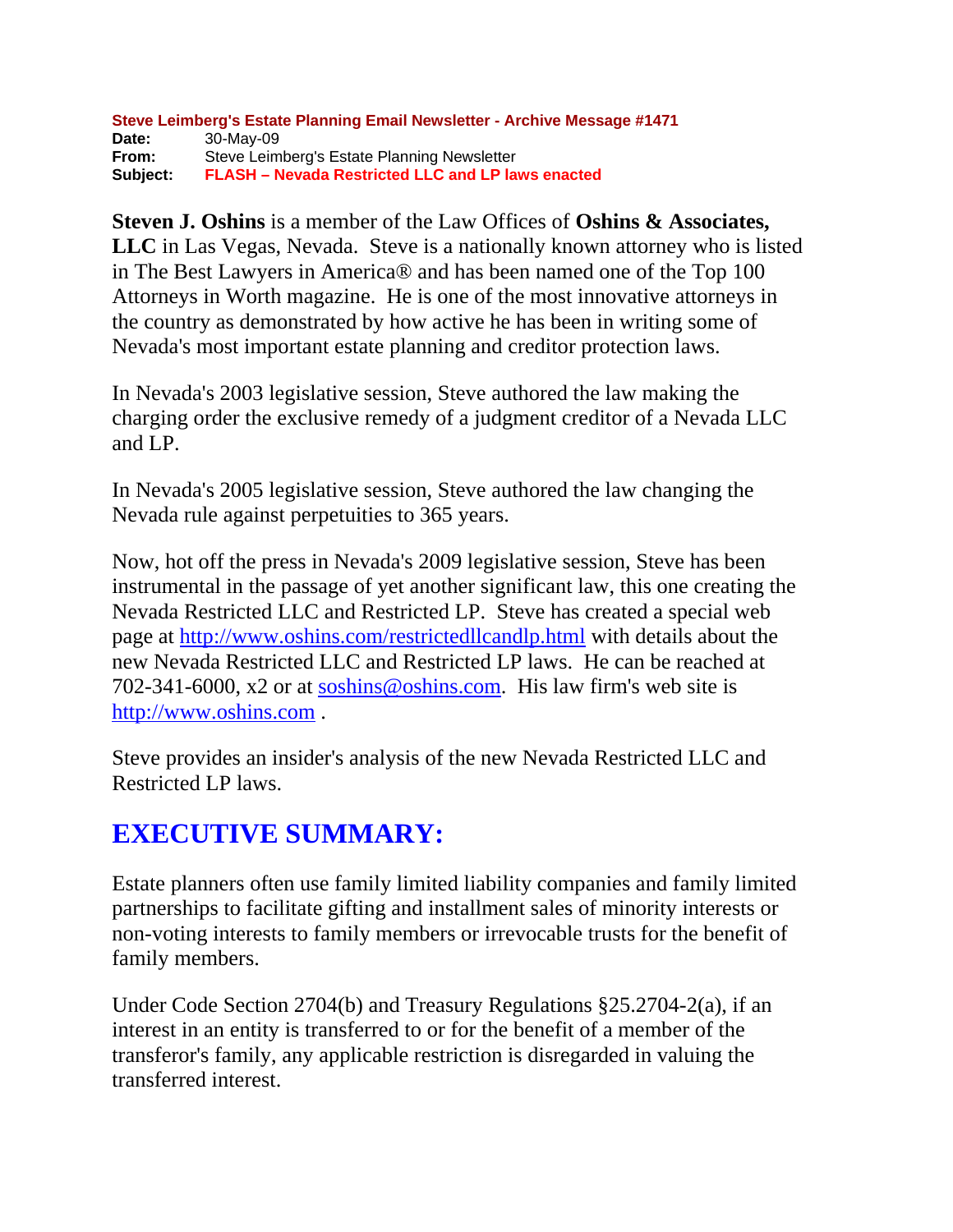Treasury Regulations §25.2704-2(b) defines an applicable restriction as a limitation on the ability to liquidate the entity (in whole or in part) that is more restrictive than the limitations that would apply under the state law generally applicable to the entity in the absence of the restriction.

Until now, all states have been limited to some form of the Uniform Laws. A number of states, including Nevada, have had favorable default restrictions that allow for slightly higher valuation discounts than the discounts that can be obtained using other states' laws.

But Nevada has now separated its valuation discount opportunities significantly in comparison to all other states. Specifically, Nevada Senate Bill 350 was signed into law by the Governor on May 29, 2009. One of the provisions of the new law, *effective* October 1, 2009, allows the creation of a Restricted LLC or a Restricted LP.

The difference between a Restricted LLC and Restricted LP versus a standard LLC and LP is that the Restricted LLC and LP have a default statute locking in the entity's underlying assets for a ten-year period. This creates a new significantly higher ceiling on valuation discounts that is not available in any other state.

## **FACTS:**

### **NEW STATUTES – RESTRICTED LLC**

The primary statutory provisions creating the Restricted LLC laws read as follows:

1. "Restricted limited-liability company" means a limited-liability company organized and existing under this chapter that elects to include the optional provisions permitted by NRS 86.161.

2. If a limited-liability company has elected in its articles of organization to be a restricted limited-liability company pursuant to NRS 86.161, subject to the provisions of NRS 86.343, and unless otherwise provided in the articles of organization, the company shall not make any distributions to its members with respect to their member's interests until 10 years after:

(a) The date of formation of the restricted limited-liability company as long as the original articles of organization elected to be treated as a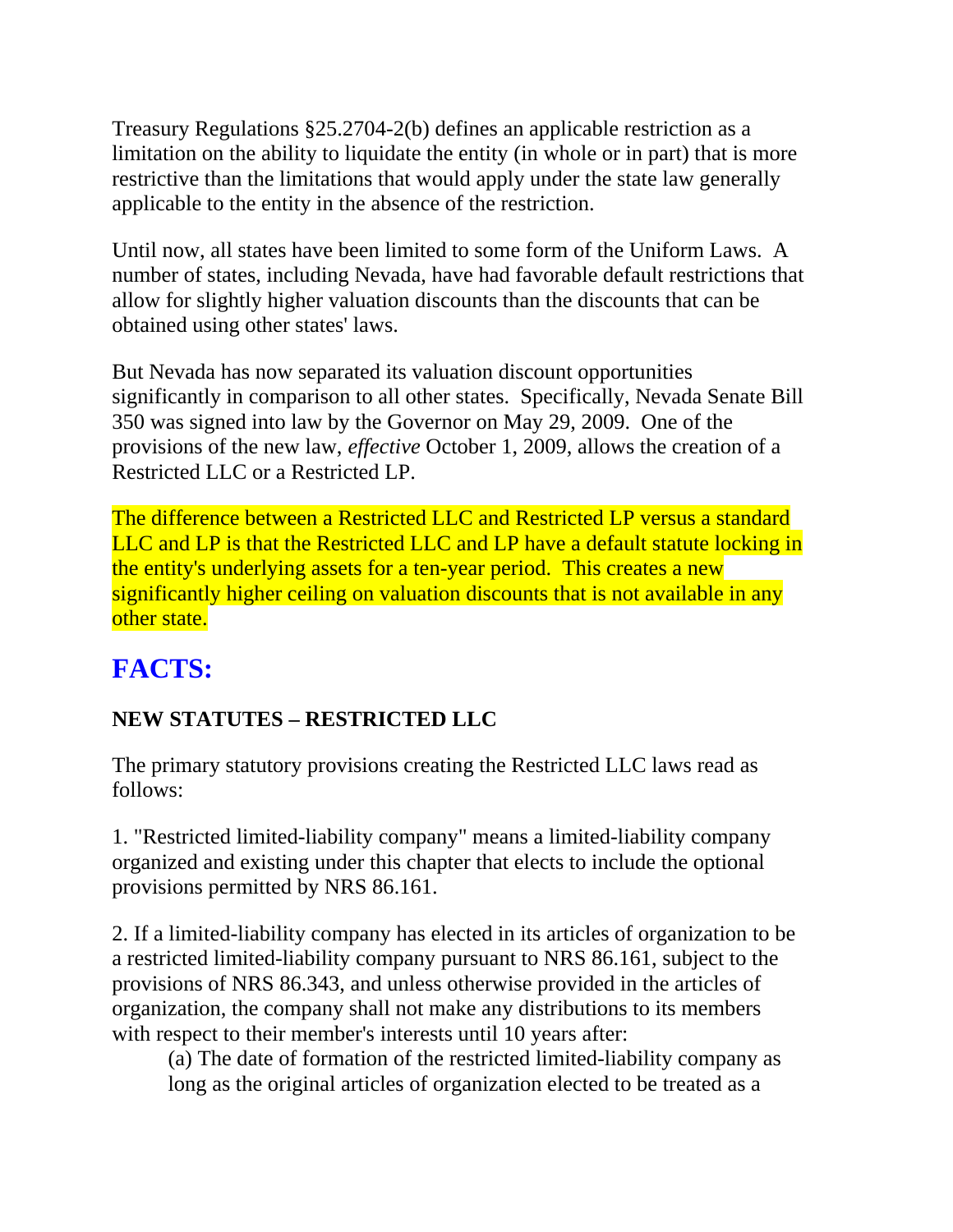restricted limited-liability company and as long as the company has remained a restricted limited-liability company since the date of formation; or

(b) The effective date of the amendment to the articles of organization in which the company elected to be treated as a restricted limited-liability company and as long as the company has remained a restricted limitedliability company since the effective date of the amendment.

3. The provisions of this section apply as the default provisions of a restricted limited-liability company to the extent the provisions of this section are inconsistent with or add to the other provisions of this chapter and to the extent not otherwise modified in the articles of organization of the restricted limited liability company.

#### **NEW STATUTES – RESTRICTED LP**

The primary statutory provisions creating the Restricted LP laws read as follows:

1. "Restricted limited partnership" means a limited partnership organized and existing under this chapter that elects to include the optional provisions permitted by NRS 87A.235.

2. If the limited partnership has elected in its certificate of limited partnership to be a restricted limited partnership pursuant to NRS 87A.235, subject to the provisions of NRS 87A.425, and unless otherwise provided in the certificate of limited partnership, the limited partnership shall not make any distributions to its partners until 10 years after:

(a) The date of formation of the restricted limited partnership as long as the original certificate of limited partnership elected to be treated as a restricted limited partnership and as long as the limited partnership has remained a restricted limited partnership since the date of formation; or

(b) The effective date of the amendment to the certificate of limited partnership in which the limited partnership elected to be treated as a restricted limited partnership and as long as the limited partnership has remained a restricted limited partnership since the effective date of the amendment.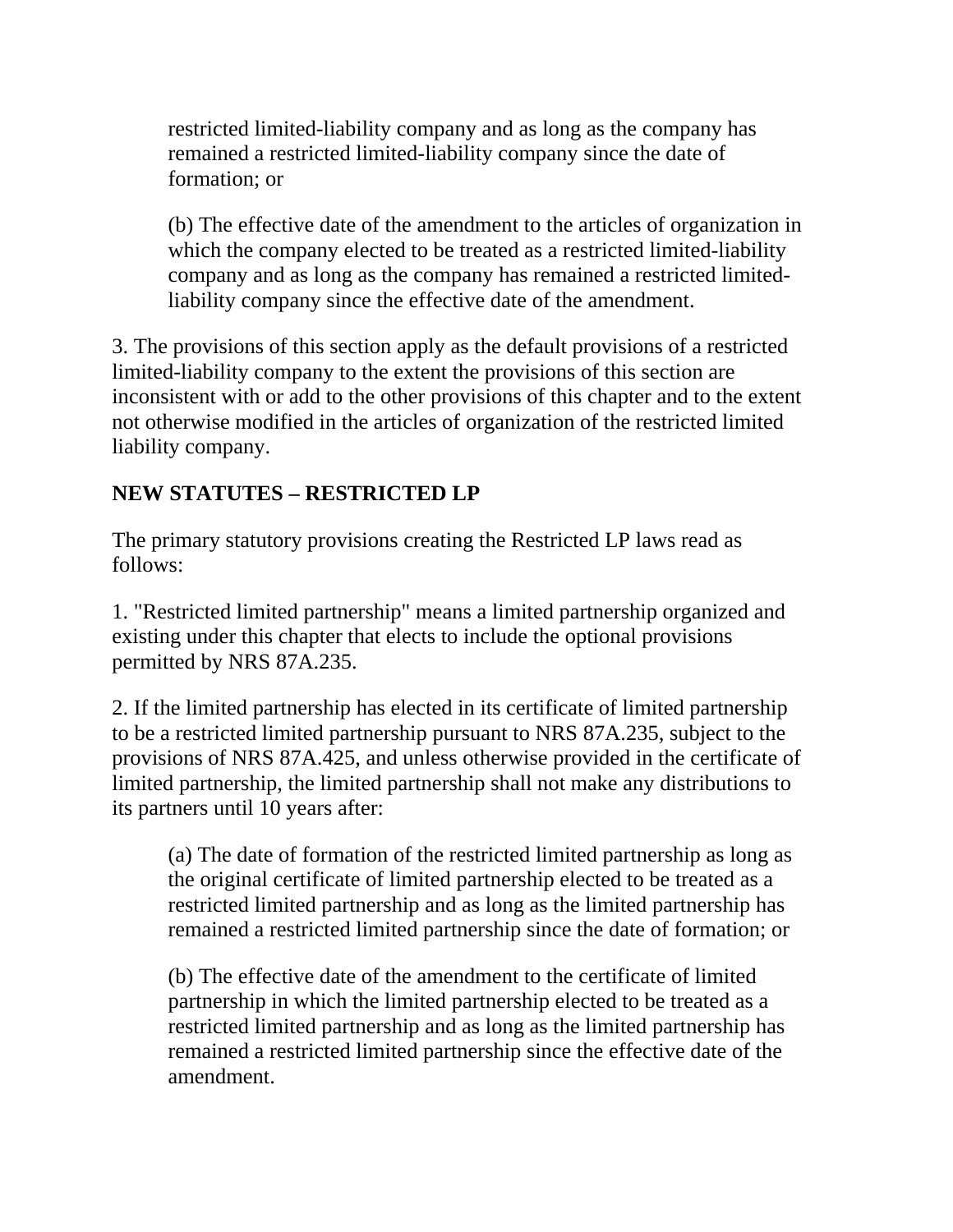3. The provisions of this section apply as the default provisions of a restricted limited partnership to the extent the provisions of this section are inconsistent with or add to the other provisions of this chapter and to the extent not otherwise modified in the certificate of limited partnership of the restricted limited partnership.

4. If the limited partnership has elected in its certificate of limited partnership to be a restricted limited partnership pursuant to NRS 88.350, subject to the provisions of NRS 88.520, and unless otherwise provided in the certificate of limited partnership, the limited partnership shall not make any distributions to its partners with respect to their partnership interests until 10 years after:

(a) The date of formation of the restricted limited partnership as long as the original certificate of limited partnership elected to be treated as a restricted limited partnership and as long as the limited partnership has remained a restricted limited partnership since the date of formation; or

(b) The effective date of the amendment to the certificate of limited partnership in which the limited partnership elected to be treated as a restricted limited partnership and as long as the limited partnership has remained a restricted limited partnership since the effective date of the amendment.

5. The provisions of this section apply as the default provisions of a restricted limited partnership to the extent the provisions of this section are inconsistent with or add to the other provisions of this chapter and to the extent not otherwise modified in the certificate of limited partnership of the restricted limited partnership.

## **COMMENT:**

#### **WHAT THE APPRAISERS SAY:**

The author of this article asked appraisers at two different business valuation appraisal firms ("Appraiser #1" and "Appraiser #2", respectively) to each independently prepare a memorandum responding to certain hypothetical questions posed by the author of this article. Appraiser #1 is Steve Nicolatus (wevc@qwest.net) and Peter Agrapides (panayotiagra@yahoo.com), both of Houlihan Valuation Advisors, in Las Vegas, Nevada and Salt Lake City, Utah. Appraiser #2 is Don Parker (dparker@bizvals.com) of Gryphon Valuation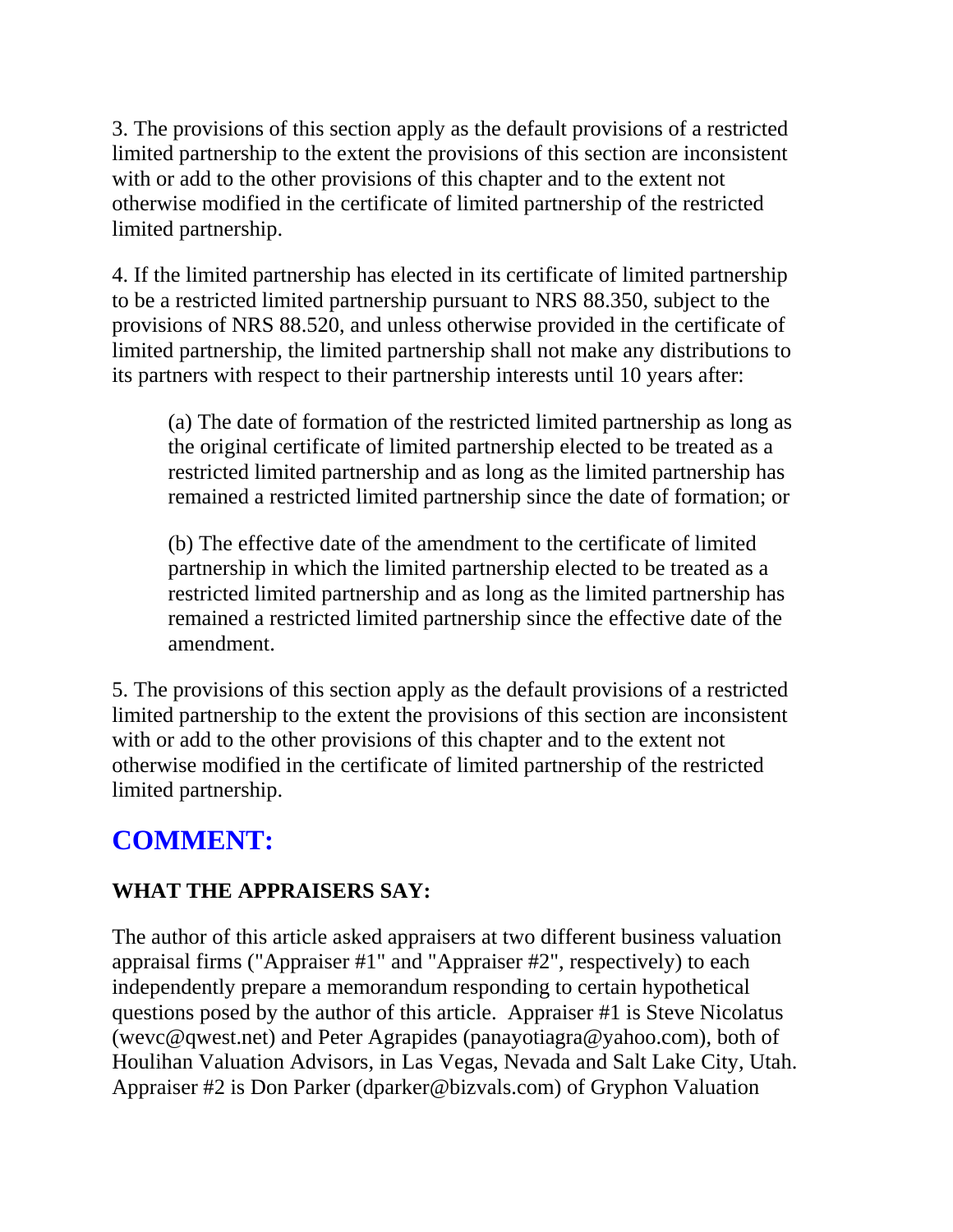Consultants of Las Vegas, Nevada.

The questions were asked for the specific purpose of obtaining an estimate of the *additional* valuation discounts that should be available using the Restricted Entities.

The appraisers were specifically told that the author may cite portions of the responses in articles but with the limitation that these are only *estimates* and that they may not necessarily be followed in an actual appraisal requiring more extensive research and an application to actual facts.

#### **Hypothical #1:**

The Restricted Entity disallows any Member/Partner distributions for 10 years. Appraiser #1 estimated an additional 10% to 30%+ discount on top of the discount that would be obtained without this additional provision. Appraiser #2 estimated an additional 15% to 35% discount on top of the discount that would be obtained without this additional provision.

#### **Hypothical #2:**

The Restricted Entity disallows any Member/Partner distributions for 5 years. Appraiser #1 estimated an additional 5% to 20%+ discount on top of the discount that would be obtained without this additional provision. Appraiser #2 estimated an additional 10% to 25% discount on top of the discount that would be obtained without this additional provision.

#### **Hypothical #3:**

The Restricted Entity disallows any Member/Partner distributions for 1 year. Appraiser #1 estimated an additional 3% to 10% discount on top of the discount that would be obtained without this additional provision. Appraiser #2 estimated an additional 3% to 10% discount on top of the discount that would be obtained without this additional provision.

#### **Hypothical #4:**

The Restricted Entity disallows any Member/Partner distributions ranging from 1 to 10 years, except to allow all income/growth beyond the capital contributions to be distributed. Appraiser #1 estimated an additional 3% discount for a 1-year restriction to 10% for a 10-year restriction on top of the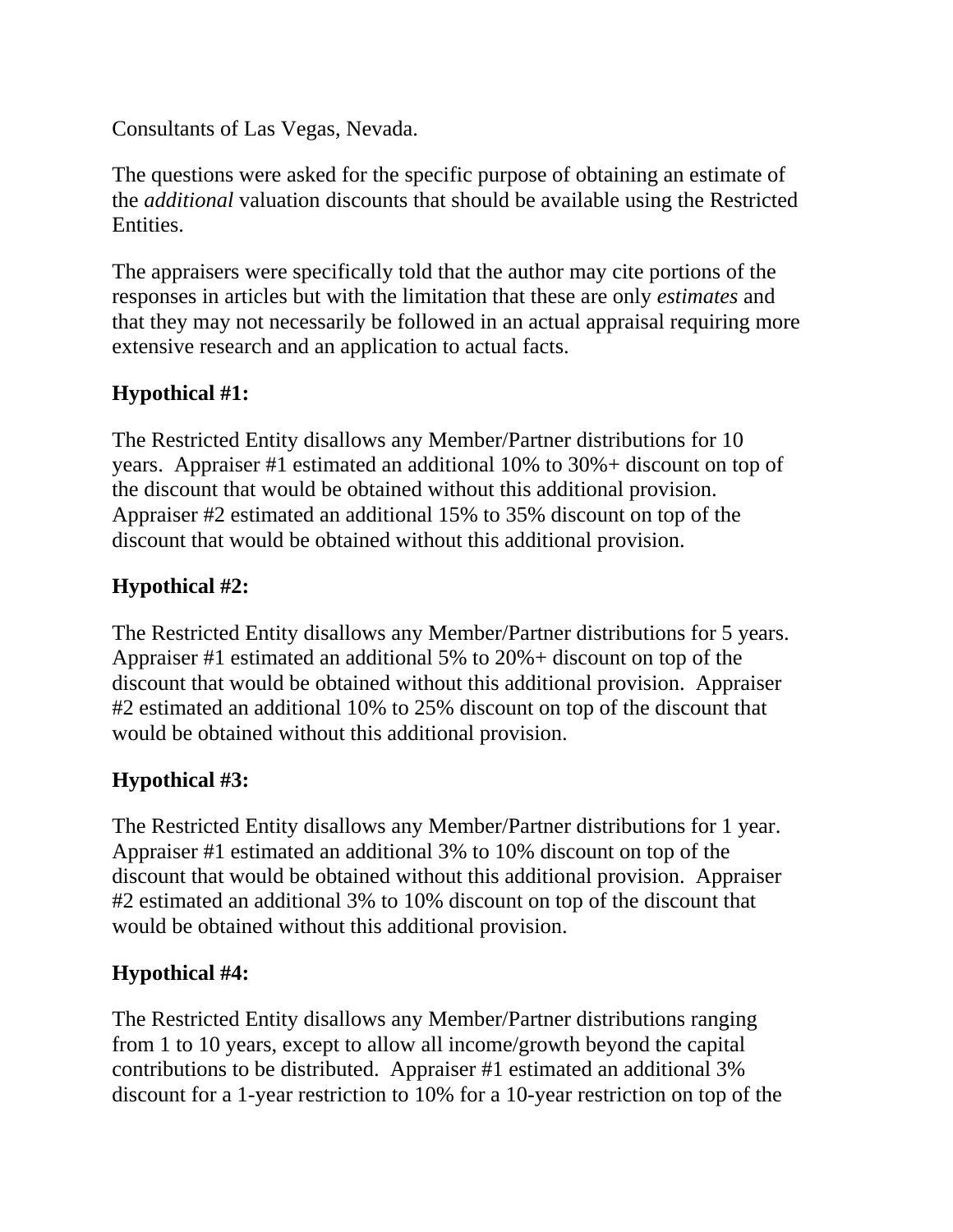discount that would be obtained without this additional provision. Appraiser #2 estimated an additional 2% discount for a 1-year restriction to 15% for a 10 year restriction on top of the discount that would be obtained without this additional provision.

#### **Hypothical #5:**

The Restricted Entity disallows any Member/Partner distributions ranging from 1 to 10 years, except to allow an amount equal to the highest federal/state income tax to be distributed to eliminate the taxation on phantom income. Appraiser #1 estimated an additional 2% discount for a 1-year restriction to 10% for a 10-year restriction on top of the discount that would be obtained without this additional provision. Appraiser #2 estimated an additional 3% discount for a 1-year restriction to 15% for a 10-year restriction on top of the discount that would be obtained without this additional provision.

#### **THE FUTURE OF VALUATION DISCOUNTS:**

The Treasury Department's "Greenbook" was released on May 11, 2009. One of the proposals in the Greenbook seeks to modify the application of IRC §2704(b) such that disregarded restrictions would include restrictions on liquidation of an interest that are measured against standards prescribed in the Treasury Regulations rather than against default state law.

There have been a number of other recent proposals that attempt to curb valuation discounts. It is likely that at some point there will be some changes to our valuation system.

However, the willing buyer/willing seller definition found in the estate and gift tax Treasury Regulations would be disrupted significantly with any modifications that do not reflect real restrictions on business interests. Because of this, there are a number of large groups lobbying against any significant modifications to these laws.

#### **FLEXIBILITY OF THE NEW NEVADA LAW:**

Remember that the new Nevada Restricted LLC and LP statutes only create a new ceiling on valuation discounts that no other state allows. This doesn't mean that the drafting attorney must lock the underlying assets in for ten years. Maybe five years is more appropriate. Maybe three years.